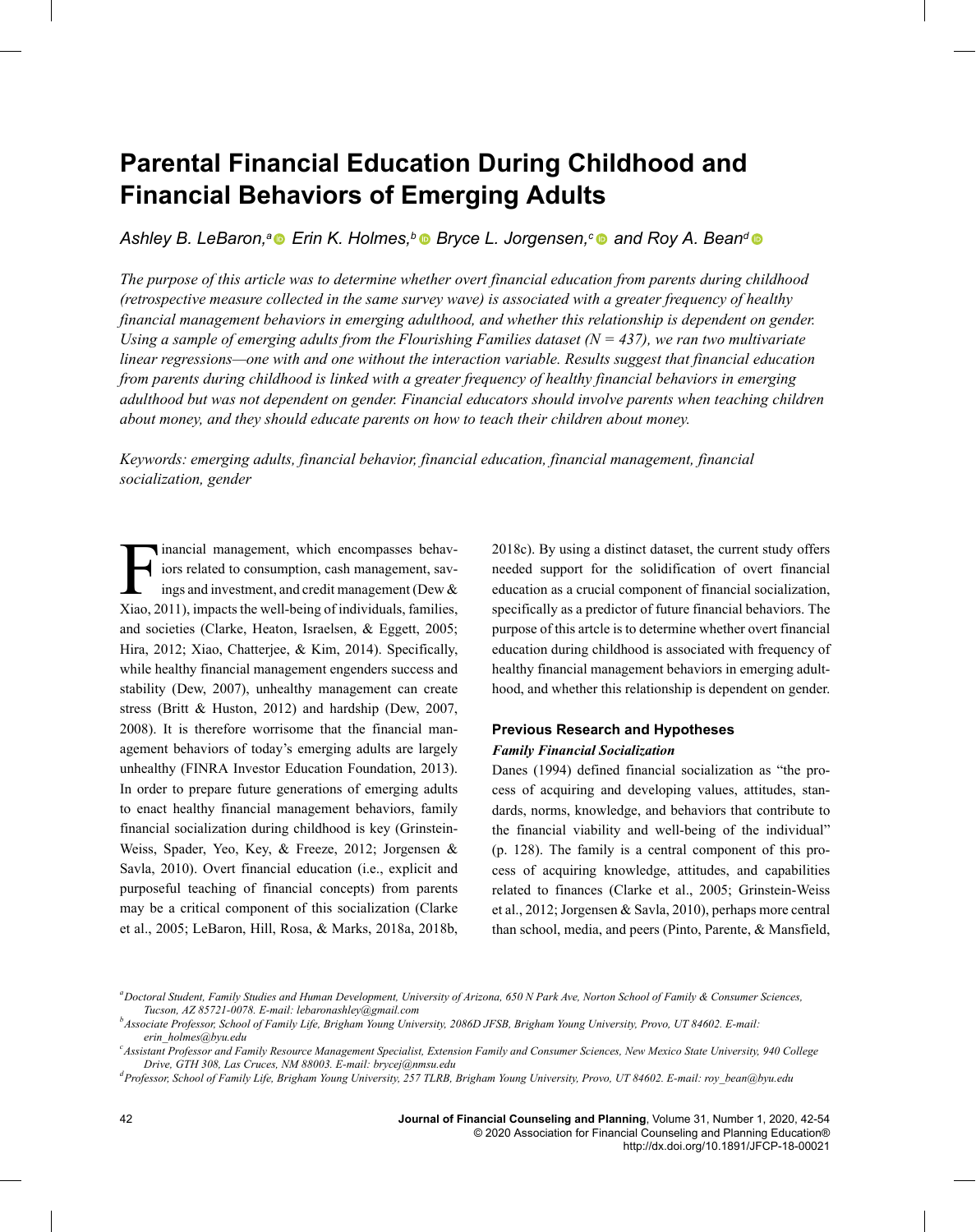2005). Indeed, Shim, Barber, Card, Xiao, and Serido (2010) found that parents' influence on emerging adults' financial knowledge, attitudes, and capabilities was greater than the influence of secondary education and work experience combined. In the family financial socialization model, Gudmunson and Danes' (2011) proposed that family financial socialization processes (i.e., personal and family characteristics, family interaction and relationships, and purposive, or intentional, financial socialization) predict financial socialization outcomes (i.e., financial attitudes, knowledge, and capabilities, financial behavior, and financial well-being). The current article follows this theoretical claim that positive financial socialization (specifically overt financial socialization) contributes to healthy financial behaviors.

*Financial Education and Gender Socialization.* It is important to acknowledge that financial socialization occurs in the context of other socializing practices (Gudmunson & Danes, 2011). One important socializing practice that likely intersects with financial socialization is gender socialization. Parents contribute to gender socialization in four important ways: channeling (e.g., shaping the environment in gendered ways), differential treatment (e.g., behaving differently toward males than females), direct instruction (e.g., telling males and females to behave in different ways), and modeling (e.g., demonstrating gendered behavior for children; Blakemore, Berenbaum, & Liben, 2013; Else-Quest & Shibley Hyde, 2018). Based on these ideas, parents' attitudes about gender roles may impact the decisions they make about teaching males and females about finances. For example, if parents endorse traditional gender roles, they may emphasize more caregiving opportunities for daughters and emphasize more breadwinning opportunities for sons. In this scenario, it is possible that by emphasizing breadwinning opportunities for sons, parents may introduce sons to more opportunities to earn and manage money.

There is some evidence that female and male children receive different financial socialization from parents. For example, Newcomb and Rabow (1999) found that parents had higher expectations regarding working and saving for sons compared to daughters, and that parents emphasized money and grades more for sons than for daughters. Newcomb and Rabow also found that parents discussed the family's finances with sons at an earlier age than they did with daughters. This was also found in a more recent relationship be explored further.

study: Agnew and Cameron-Agnew (2015) found that parent–child financial discussions began at a younger age for male children than for female children.

Unfortunately exploring differential financial socialization is still limited. Though all components of gender socialization may impact the way gendered ideas in families impact the financial socialization of children, in this article we explore overt financial education as a feature of direct instruction in families, and explore how the sex of the child in the family system may moderate associations between overt financial education and financial behaviors.

*Overt Financial Education.* Much of the research on family financial socialization has measured parental influence via modeling (Hibbert, Beutler, & Martin, 2004; Rosa, Marks, LeBaron, & Hill, 2018) and monitoring (Kim & Chatterjee, 2013). These are important aspects of socialization and have been linked with healthy financial behaviors later in life (Jorgensen, Rappleyea, Schweichler, Fang, & Moran, 2017b; Shim et al., 2010; Webley & Nyhus, 2006). However, there is a need for exploration of the impact of overt financial education from parents. Overt financial education is synonymous with financial *teaching*, similar to that conducted in financial literacy courses. In the literature, this concept is also referred to as parent–child financial *discussion* (LeBaron et al., 2018a; LeBaron et al., 2018c). Recent studies suggest that parent–child financial discussion during high school is positively associated with concurrent financial knowledge (Chambers, Asarta, & Farley-Ripple, 2019; Deenanath, Danes, & Jang, 2019) and healthy financial behaviors (Deenanath et al., 2019). Another study found that parents' overt financial teaching during childhood was associated with less credit card debt in emerging adulthood (Norvilitis & MacLean, 2010). Additionally, the same study suggested that lack of overt financial teaching during childhood was associated with unhealthy credit card use. Jorgensen et al. (2017b) further explored the relationship between overt financial education and financial management behaviors by measuring the frequency of a variety of financial management behaviors, not just those associated with credit. Jorgensen et al. (2017b) found that childhood financial education was indeed predictive of later financial management behaviors in emerging adults. Because research on overt financial education from parents is relatively new, it is important that this potential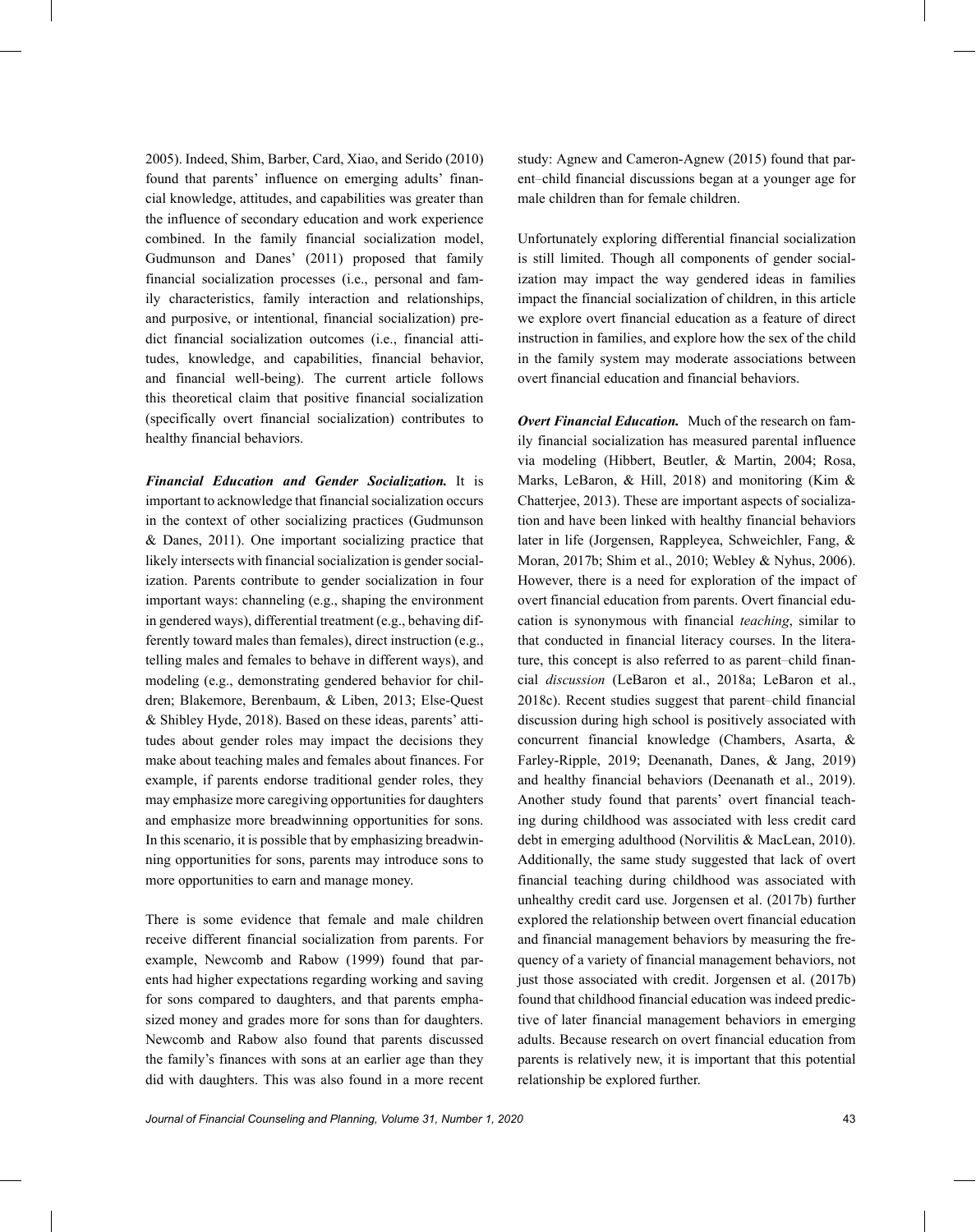*Gender.* This article builds on previous research by examining the relationship between overt financial education and financial management behaviors by gender. While we introduced the possibility that parents may socialize their children differently according to the child's sex, it is also important to discuss the larger social context in which financial and gender socialization occur. A feminist theoretical perspective sensitizes finance researchers to the idea that money is both a source and manifestation of power and privilege (Meisenbach, 2010; Pahl, 1995; Rodman, 1972). Using a feminist deconstruction of power hierarchies that often result from hegemonic masculinity, males have traditionally enjoyed greater privilege and power than females (Beckman, 2014). This may be because hegemony perpetuates hierarchies of power and privilege through the creation and perpetuation of social norms and expectations (Connell & Messerschmidt, 2005). Such norms and expectations may include the idea that finances are a man's domain (Fonseca, Mullen, Zamarro, & Zissimopoulos, 2012; Smith, McArdle, & Willis, 2010), and as such, it is assumed that males ought to participate more frequently in healthy financial management behaviors such as investing (Almenberg & Dreber, 2015). Scholars have found some evidence that gender differences may exist between males and females that could perpetuate these hierarchies. For example, some scholars have found that males in their samples have more financial knowledge than females (Borden, Lee, Serido, & Collins, 2008; Chen & Volpe, 2002; Danes & Brewton, 2014; Fonseca et al., 2012; Lusardi & Mitchell, 2008; Lusardi, Mitchell, & Curto, 2010; Newcomb & Rabow, 1999), report more confidence about finances (Chen & Volpe, 2002; Danes & Brewton, 2014; Newcomb & Rabow, 1999), and choose a finance-related college major more often than females do (Johnson & Muse, 2017). Most notably, a recent study of almost 10,000 high school students from 18 countries found that males had more financial knowledge than females (Chambers et al., 2019).

However, some literature suggests that females may have unique opportunities with finances; for example, Clarke et al. (2005) found that although children viewed fathers as the parent "most responsible for finances in the home" (p. 333), and fathers modeled financial tasks more frequently than mothers did, mothers modeled the specific financial tasks of budgeting and saving more frequently than fathers did. Additionally, families differ in their family financial

management approach, and in some families the mother primarily manages funds (Pahl, 1995; Yodanis & Lauer, 2007), indicating opportunity for females to gain financial experience in the home. It is likely that these gender differences stem from a complex combination of factors including socialization of gender norms and expectations (Wang & Degol, 2013), hormonal differences (Sapienza, Zingales, & Maestripieri, 2009), and differing interests (Gati, Osipow, & Givon, 1995; Wang & Degol, 2013).

Placing overt financial socialization in a family and societal context regarding gender socialization suggests that females may have fewer financial experiences and opportunities both inside and outside the home. Thus, one's sex may interact with the parent's overt financial behavior to differentially impact a child's financial behavior. We see two possibilities for the way these may interact. One possibility suggests that parents may offer more overt financial behavior to sons than to daughters to perpetuate traditional gender role norms and hierarchies that they experience in the larger society. Another possibility suggests that parents may be an important intervening influence for the financial socialization of daughters such that when overt financial education is present in the home of daughters, it may have greater impact on daughters than sons. There is some evidence for this second possibility. For example, Jorgensen and Savla (2010) found that, according to retrospective perceptions, parents were more influential to daughter's financial learning than son's. Additionally, several studies have suggested that because males have greater financial knowledge on average, females benefit more from financial education courses (Danes & Brewton, 2014; Danes & Haberman, 2007). It is probable that this gendered benefit would also apply to financial education taking place within families, but more research with various samples is needed.

## *Hypotheses*

As financial socialization research progresses, it is crucial that the outcomes of financial education be examined. The purpose of this study was to determine whether overt financial education from parents during childhood is associated with a greater frequency of healthy financial management behaviors in emerging adulthood and whether this relationship is dependent on gender. We are not familiar with any another study that has tested this relationship by gender. Overt financial education from parents may be especially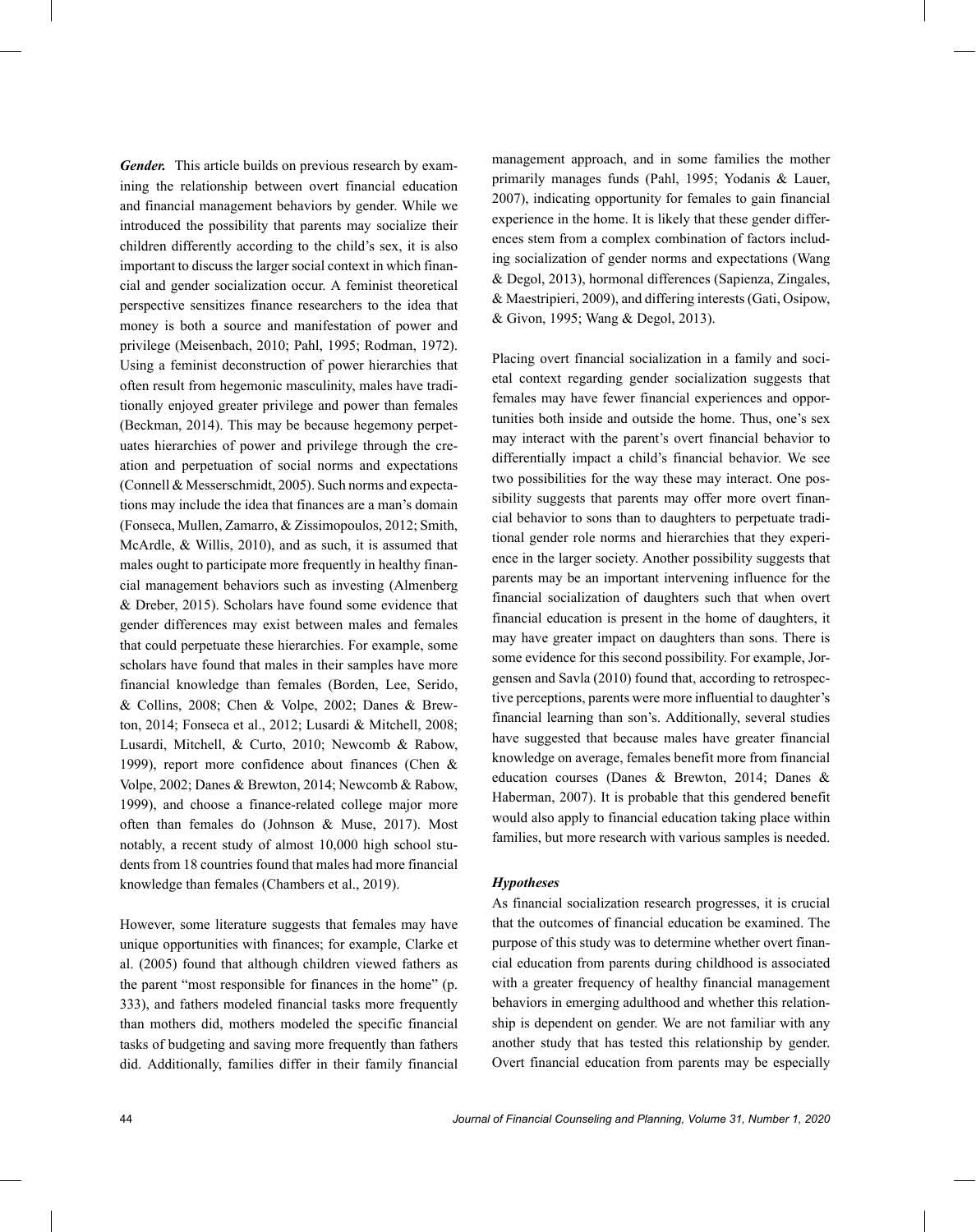predictive of healthy financial management behaviors for females because they receive less financial training and experiences elsewhere compared to males. We controlled for emerging adults' income, age, race, gender, materialism, and impulsivity, as well as their entitlement and their parents' income during childhood. Higher levels of materialism, impulsivity, and entitlement may engender unhealthy spending behaviors (Garðarsdóttir & Dittmar, 2012; Watson, 2003). Emerging adults' income and parents' income may influence aspects of financial management behavior such as saving and debt (Kan & Laurie, 2014). In terms of age, older individuals may make more mature financial decisions (Xiao, Chen, & Sun, 2015).

In connection with the family financial socialization theoretical framework (Gudmunson & Danes, 2011), we used overt financial education to measure purposive/intentional financial socialization and gender as a specific measure of personal characteristics, predicting financial behaviors as a specific financial socialization outcome. In terms of control variables, emerging adults' income, age, and race were measures of personal characteristics; parents' income was a measure of family characteristics; and materialism, impulsivity, and entitlement were additional financial socialization outcomes (specifically, financial attitudes). Financial attitudes such as materialism, impulsivity, and entitlement have been shown to negatively influence financial behaviors (Nye & Hillyard, 2013).

Based on previous research and theory, we have two hypotheses:

**H1**: Overt financial education will be associated with a greater frequency of healthy financial management behaviors, controlling for emerging adults' income, age, race, gender, materialism, and impulsivity, as well as their entitlement and their parents' income during childhood.

**H2**: Gender will moderate the relationship between overt financial education and frequency of healthy financial management behaviors. Specifically, the relationship will be stronger for females.

### **Method**

#### *Participants and Procedure*

The participants in this study came from the Flourishing Families Project, a longitudinal study of inner family life. tion during childhood/adolescence. Control variables were

The purpose of the study was to identify how family processes (both positive and negative) affect the development and trajectory of children, from adolescence into emerging adulthood. Project data were collected from mothers, fathers, and children (one selected child per family) through observation and survey methods from a large northwestern city. Data was collected yearly from 2007 (wave 1) to 2016 (wave 10). Thus, in the early waves the child participants were adolescents (currently receiving financial socialization), and at wave 10 they were emerging adults (with measurable financial behavior outcomes). Originally, participants were primarily recruited using a purchased national survey database that included information about millions of households. Families were randomly selected from specified census tracts that mirrored socio-economic and racial stratification of local school districts. To include underrepresented populations, a limited number of families were recruited using flyers and referrals. Families were contacted using a multi-step method that included a letter of introduction, home visits, and phone calls. After eligibility and consent were established, interviewers conducted an in-home interview to complete the questionnaires with the families (Day, Coyne, Dyer, Harper & Walker, 2016).

At wave 10, the sample  $(N = 437$  emerging adults) had a fairly even gender split with 48.05% male and 51.95% female. In terms of race/ethnicity (measured at wave 1), 75.36% of participants were European American, 9.79% were African American, 9.32% were multi-ethnic, and a small percentage of participants (5.53%) were Hispanic, Asian American, and other. There were 62.07% of emerging adult participants with an income under \$10,000 per year, likely owing to their student status. The age of participants ranged from 18 to 23, with an average age of 20.29.

#### *Measures*

Our research question was whether overt financial education from parents *during childhood/adolescence* is associated with a greater frequency of healthy financial management behaviors*in emerging adulthood* (and whether this relationship is dependent on gender). Thus, our dependent variable (i.e., financial behaviors) was measured at wave 10. Our primary independent variable (i.e., overt financial education) was measured at wave 10 but was retrospective and was designed to capture overt financial educa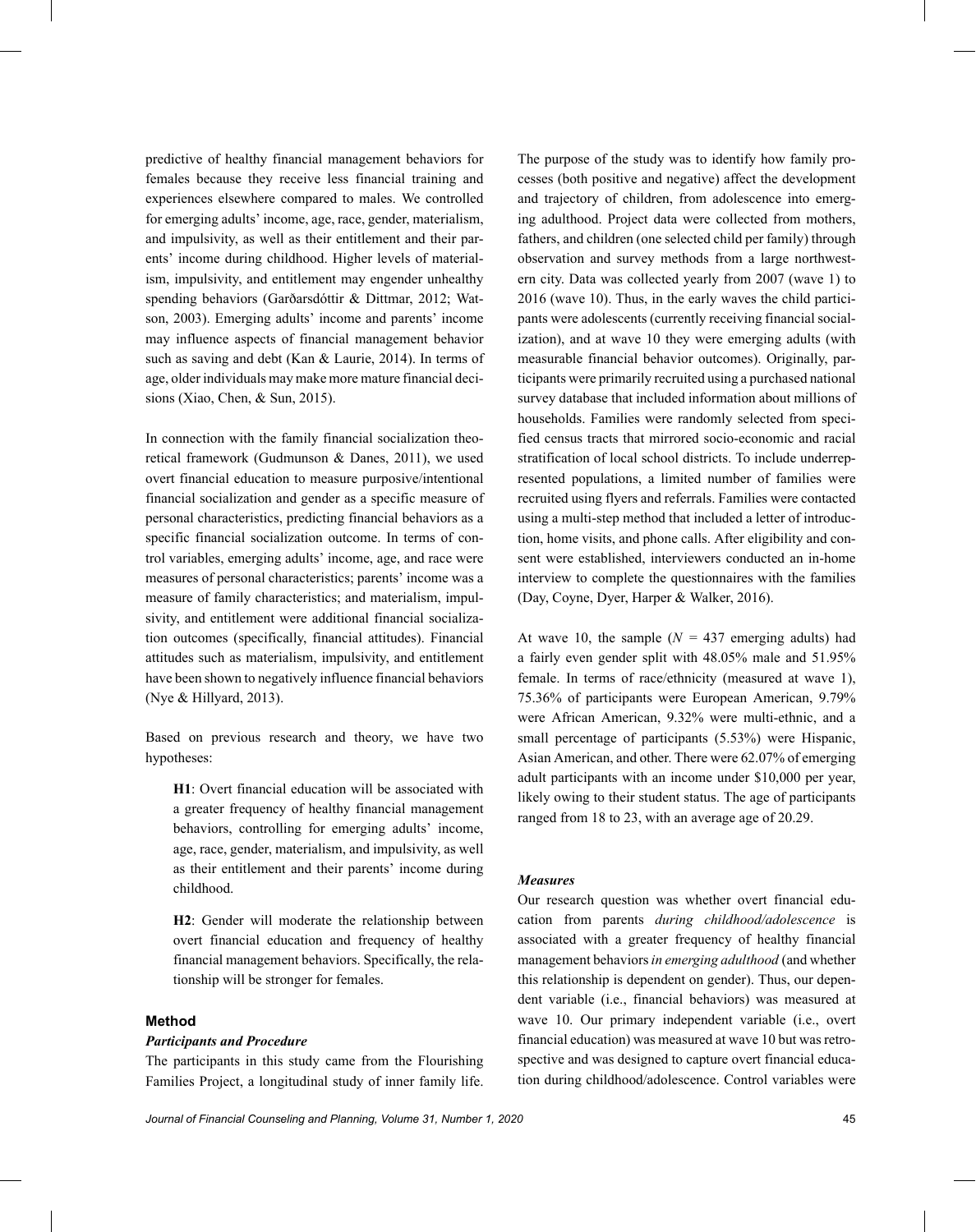not measured at all waves and were used as available and as made sense for addressing our research question.

*Overt Financial Education.* This item is part of a larger item, Financial Communication, which assesses how parents communicated with their children about finances during childhood/adolescence (Jorgensen et al., 2017b). This was measured in wave 10, so it is retrospective. Respondents were asked, "How would you describe how finances were communicated in your family? (check all that apply)." One of the available options was "My parents explicitly taught me about finances (e.g., credit cards, debt, budgeting, savings)." Because respondents either checked or did not check this item, it is a dichotomous variable, with 1 meaning that they did receive overt financial education (and 0 meaning they did not).

*Frequency of Healthy Financial Behaviors.* For this Financial Management Behaviors scale, measured in wave 10, participants were asked how often they engaged in various financial behaviors and responded on a 5-point Likert scale ranging from 1 (never) to 5 (always). There were seven items: "paid all your bills on time," "kept a written or electronic record of your monthly expenses," "stayed within your budget or spending plan," "paid off credit card balance in full each month," "made only minimum payments on a loan (reverse coded)," "began or maintained an emergency savings fund," and "saved money from every paycheck." These items have been validated using a nationally representative sample (Dew & Xiao, 2011). Reliability for this construct was acceptable ( $\alpha = .71$ ). The mean of the seven items was used for analyses.

*Gender.* Measured at wave 10, gender was a dichotomous variable with 0 as male and 1 as female.

*Control Variables.* The *Materialism* scale (Carroll, 2004), measured in wave 10, is composed of four items, including "I like to have the newest products as soon as they come out." Items are on a 5-point Likert scale ranging from 1 (not at all like me) to 5 (very much like me). Reliability for this construct was acceptable ( $\alpha$  = .76). The mean of the four items was used for analyses. *Impulsivity* was measured by reverse coding items from the Self-Regulation scale (Novak & Clayton, 2001). Data was from wave 10. The scale is composed of 12 items, including "I have a hard time controlling my temper." Items are on a 4-point Likert scale ranging from found in the "Participants and Procedure" section.

1 (never true) to 4 (always true). Reliability for this construct was acceptable ( $\alpha$  = .77). The mean of the 12 items was used for analyses. The *entitlement* scale (Beutler & Gudmunson, 2012), measured in wave 2, is composed of 10 items, including "I should be able to have the latest styles." Items are on a 5-point Likert scale ranging from 1 (strongly disagree) to 5 (strongly agree). Reliability for this construct was acceptable ( $\alpha$  = .85). The mean of the 10 items was used for analyses. *Income* was measured on an ordinal scale ranging from 1 (under \$10,000 per year) to 12 (\$120,000 or more per year). Emerging adults' income was measured at wave 10, while parents' income was measured at wave 3. *Age*, measured at wave 10, was a continuous variable ranging from 18 to 23. *Race*, measured at wave 1 (not available at wave 10), was recoded so that European American = 0, Other = 1.

#### *Data Analysis*

To test the hypotheses, analyses were conducted in a fourstep process. First, we ran descriptive results on the study variables to better understand the variables being tested. Second, we ran preliminary bivariate correlations to gauge the relationship between the variables. Next, we ran a linear regression to test whether overt financial education was associated with healthy financial behaviors, controlling for emerging adults' income, age, race, gender, materialism, and impulsivity, as well as their entitlement and their parents' income during childhood. Finally, we ran a second regression with an interaction between gender and financial education to test gender as a moderator.

#### **Results**

## *Descriptive Results*

Descriptive statistics for the study variables are presented in Table 1. Responses to the financial education item ranged from 0 to 1, with a mean of 0.46 (standard deviation [*SD*] = 0.50). Responses to the financial behaviors scale ranged from 0 to 5, with a mean of  $3.22$  (*SD* = 1.00). In regards to the control variables, materialism ranged from 1 to 5, with a mean of 2.74  $(SD = 0.96)$ ; impulsivity ranged from 1 to 3.25, with a mean of  $2.01$  (*SD* = 0.45); entitlement ranged from 1 to 4.9, with a mean of  $2.78$  (*SD* = 0.66); emerging adult income ranged from 1 to 12, with a mean of 2.02 (*SD*  $= 1.72$ ); parent income ranged from 1 to 12, with a mean of 7.91 (*SD* = 3.10). Age, race, and gender information can be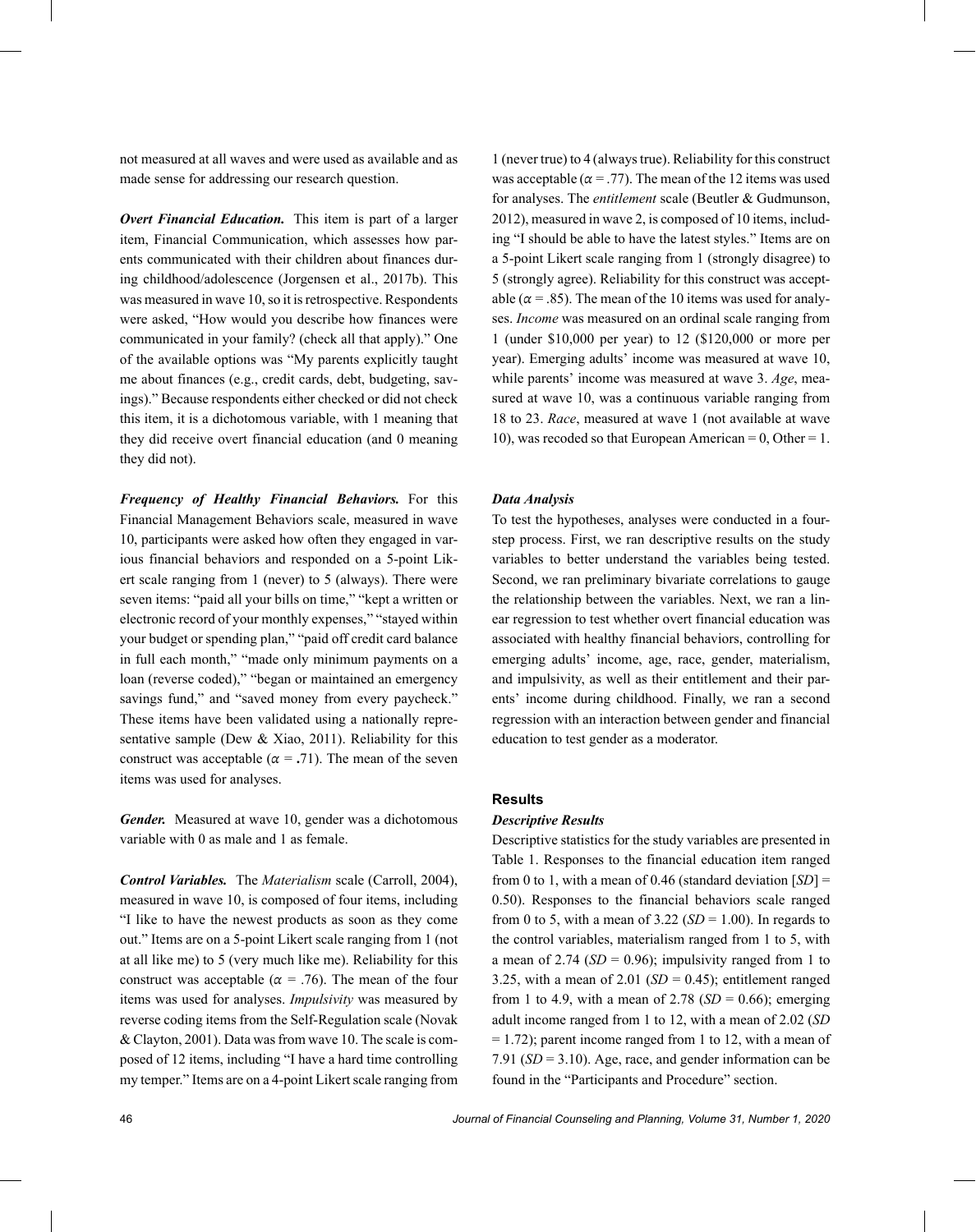| Variable                    | M     | <b>SD</b> | Range      | $\%$  |
|-----------------------------|-------|-----------|------------|-------|
| Healthy financial behaviors | 3.22  | 1.00      | $0 - 5$    |       |
| Overt financial education   | 0.46  | 0.50      | $0 - 1$    |       |
| Materialism                 | 2.74  | 0.96      | $1 - 5$    |       |
| Impulsivity                 | 2.01  | 0.45      | $1 - 3.25$ |       |
| Entitlement                 | 2.78  | 0.66      | $1 - 4.9$  |       |
| Emerging adult income       | 2.02  | 1.72      | $1 - 12$   |       |
| Parent income               | 7.91  | 3.10      | $1 - 12$   |       |
| Age                         | 20.29 | 1.04      | $18 - 23$  |       |
| Race                        |       |           |            |       |
| European American           |       |           |            | 69.57 |
| Other                       |       |           |            | 30.43 |
| Gender                      |       |           |            |       |
| Male                        |       |           |            | 48.05 |
| Female                      |       |           |            | 51.95 |

### **TABLE 1. Descriptive Statistics for Study Variables (***N* **= 437)**

*Note. SD* = standard deviation.

#### **TABLE 2. Correlations Between Variables**

|                                    | 1        | $\mathbf{2}$ | 3        | $\overline{\mathbf{4}}$ | 5       | 6        | 7         | 8      | 9   |
|------------------------------------|----------|--------------|----------|-------------------------|---------|----------|-----------|--------|-----|
| 1. Healthy financial behaviors     |          |              |          |                         |         |          |           |        |     |
| 2. Overt financial education       | $.16**$  |              |          |                         |         |          |           |        |     |
| 3. Materialism                     | $-.06$   | .08          |          |                         |         |          |           |        |     |
| 4. Impulsivity                     | $-20***$ | $-13**$      | .05      |                         |         |          |           |        |     |
| 5. Entitlement                     | $-.10*$  | $-.04$       | $.25***$ | .05                     |         |          |           |        |     |
| 6. Emerging adult income           | .06      | .05          | $16***$  | $-.03$                  | .00.    |          |           |        |     |
| 7. Parent income                   | .09      | .07          | .00.     | $-.03$                  | .00.    | $-.02$   |           |        |     |
| $8. \text{Age}$                    | $-.08$   | $-.02$       | $-.06$   | $-.07$                  | $.16**$ | $.16***$ | $-.06$    |        |     |
| 9. Race (European American = $0$ ) | $-.12*$  | $-.10*$      | $.11*$   | .07                     | $.11*$  | $-.06$   | $-.20***$ | .05    |     |
| 10. Female (male = $0$ )           | .01      | $-.05$       | $-.03$   | .08                     | .01     | $-.08$   | $-.02$    | $-.06$ | .03 |

*\*p* < .05. *\*\*p* < .01. *\*\*\*p* < .001.

#### *Bivariate Correlations*

Pearson correlation coefficients were then run. As shown in Table 2, overt financial education was positively associated with frequency of healthy financial behaviors ( $r =$ .16,  $p = .001$ ). Entitlement was negatively associated with frequency of healthy financial behaviors ( $r = -10$ ,  $p =$ .04), as was impulsivity (*r* = −.20, *p* < .001). Additionally, being non-European American was negatively associated with frequency of healthy financial behaviors (*r* = −.12, *p* = .01). Surprisingly, none of the other control variables were significantly correlated with financial behaviors (see Table 2).

#### *Multivariate Linear Regressions*

To test the first hypothesis, we ran a linear regression to determine whether overt financial education from parents during childhood was associated with frequency of healthy financial behaviors during emerging adulthood, controlling for emerging adults' income, age, race, gender, materialism, and impulsivity, as well as their entitlement and their parents' income during childhood. This produced a significant model fit  $(F(9, 281) = 4.83, p < .001)$  which accounted for approximately 13% of the variance in frequency of healthy financial behaviors ( $R^2 = 0.13$ , Adjusted  $R^2$ = .11). As seen in Table 3, results indicated that overt finan-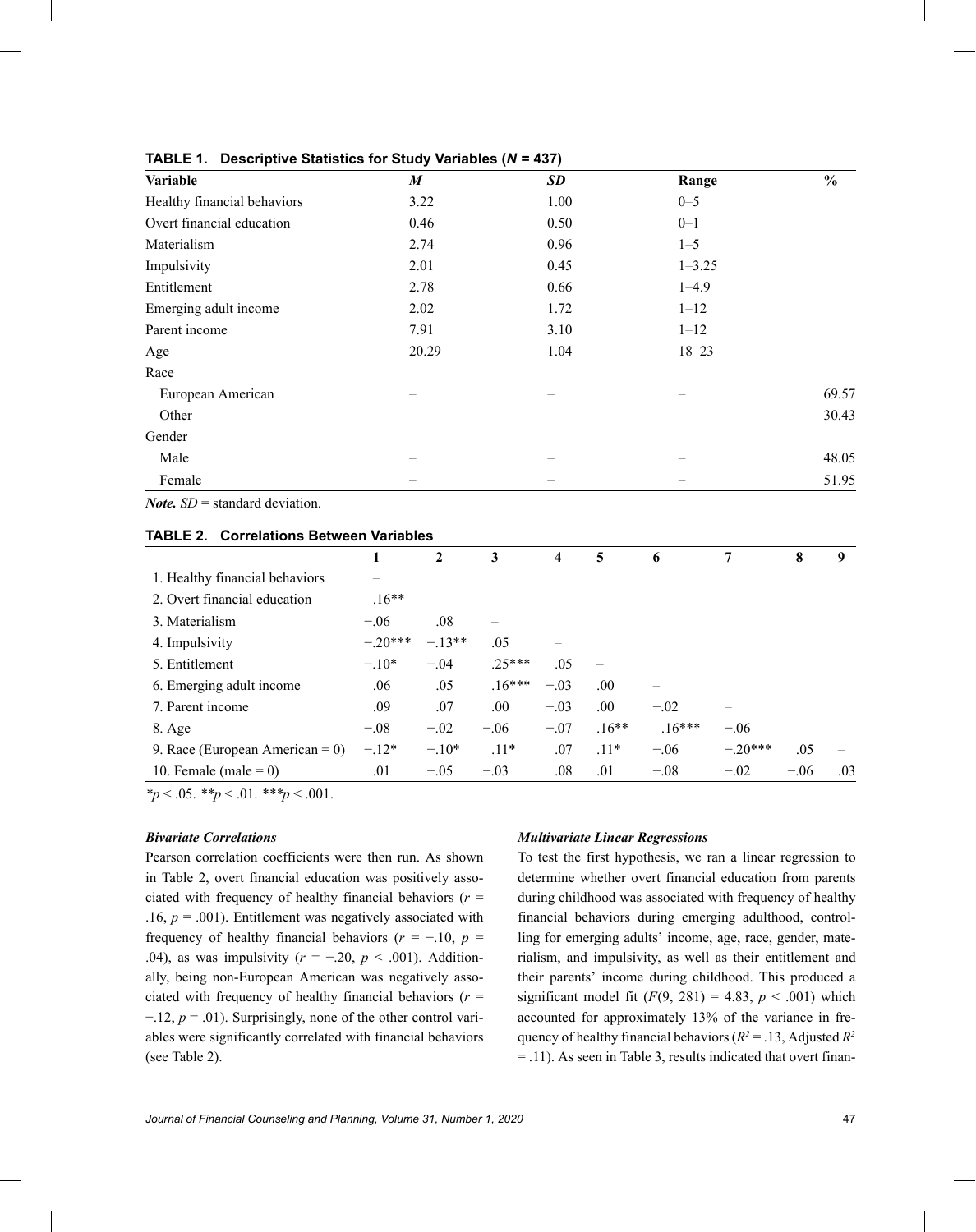|                                 | <b>Model 1 (No Interaction)</b> |      | <b>Model 2 (Interaction)</b> |      |
|---------------------------------|---------------------------------|------|------------------------------|------|
|                                 | β                               | SE   | β                            | SE   |
| Constant                        | $5.82***$                       | 1.19 | 5.80***                      | 1.19 |
| Overt financial education       | $.17**$                         | .11  | $.25**$                      | .16  |
| Materialism                     | $-.01$                          | .06  | $-.02$                       | .06  |
| Impulsivity                     | $-.25***$                       | .12  | $-.25***$                    | .12  |
| Entitlement                     | $-.12*$                         | .10  | $-.12*$                      | .10  |
| Emerging adult income           | .04                             | .03  | .05                          | .03  |
| Parent income                   | .05                             | .02  | .05                          | .02  |
| Age                             | $-.06$                          | .06  | $-.07$                       | .06  |
| Race (European American = $0$ ) | $-.07$                          | .14  | $-.07$                       | .13  |
| Female (male $= 0$ )            | .02                             | .11  | .11                          | .15  |
| Financial education*Gender      |                                 |      | $-.15$                       | .22  |
| Adjusted $R^2$                  | .11                             |      | .11                          |      |

**TABLE 3. Linear Regression Predicting Frequency of Healthy Financial Behaviors**

*Note. SE* = standard error.

cial education was indeed associated with financial behavior ( $\beta$  = .17, *t* = 2.93, *p* = .004), as was impulsivity ( $\beta$  =  $-0.25$ ,  $t = -4.35$ ,  $p < 0.001$ ) and entitlement ( $\beta = -0.12$ ,  $t =$  $-2.09$ ,  $p = .04$ ). Refer to Table 3 for the complete list of standardized partial slope coefficients (i.e.,  $\beta$ 's, standardized Beta coefficients). These findings suggest that, controlling for emerging adults' income, age, race, gender, materialism, and impulsivity, as well as their entitlement and their parents' income during childhood, those who report having received overt financial education during childhood were more likely to engage in healthy financial behaviors more often.

To test the second hypothesis, we ran the regression again with an interaction term between gender and overt financial education. This produced a significant model fit (*F*(10, 280)  $= 4.62$ ,  $p < .001$ ) which accounted for approximately 14% of the variance in frequency of healthy financial behaviors  $(R^2 = .14,$  Adjusted  $R^2 = .11$ ). As in the previous model, overt financial education ( $\beta$  = .25,  $t$  = 3.19,  $p$  = .002), impulsivity ( $\beta$  = −.25, *t* = −4.38, *p* < .001), and entitlement ( $\beta$ = −.12, *t* = −2.03, *p* = .043) were associated with financial behavior. Refer to Table 3 for the complete list of standardized partial slope coefficients. The interaction of gender and financial education was not significant ( $\beta = -1.5$ ,  $t = -1.57$ ,  $p = .12$ ).

As another post hoc exploration, we ran an indepen- $\theta$  dent sample *t* test of financial education by gender to for emerging adults.

determine whether females had higher levels of healthy financial behaviors than males. The test was not significant,  $t(434) = 1.08$ ,  $p = .28$ , indicating that males and females did not differ in their frequency of healthy financial behaviors.

## **Discussion**

In the current study, we examined whether retrospectively reporting overt financial education from parents during childhood was associated with a greater frequency of healthy financial management behaviors in emerging adulthood. Additionally, we examined whether this relationship was dependent on the gender of the emerging adult. The first hypothesis was supported: overt financial education was positively associated with a greater frequency of healthy financial management behaviors, while controlling for emerging adults' income, age, race, gender, materialism, and impulsivity, as well as their entitlement and caregiver income. This corroborates the family financial socialization model (Gudmunson & Danes, 2011) in that overt financial socialization seems to relate to healthy financial behaviors. This study also offers support to the small body of previous research suggesting the relationship of overt financial instruction from parents on future financial behaviors (Jorgensen et al., 2017b; Norvilitis & MacLean, 2010). It highlights the critical nature of formal and informal caregiver teaching moments to promote prosocial financial outcomes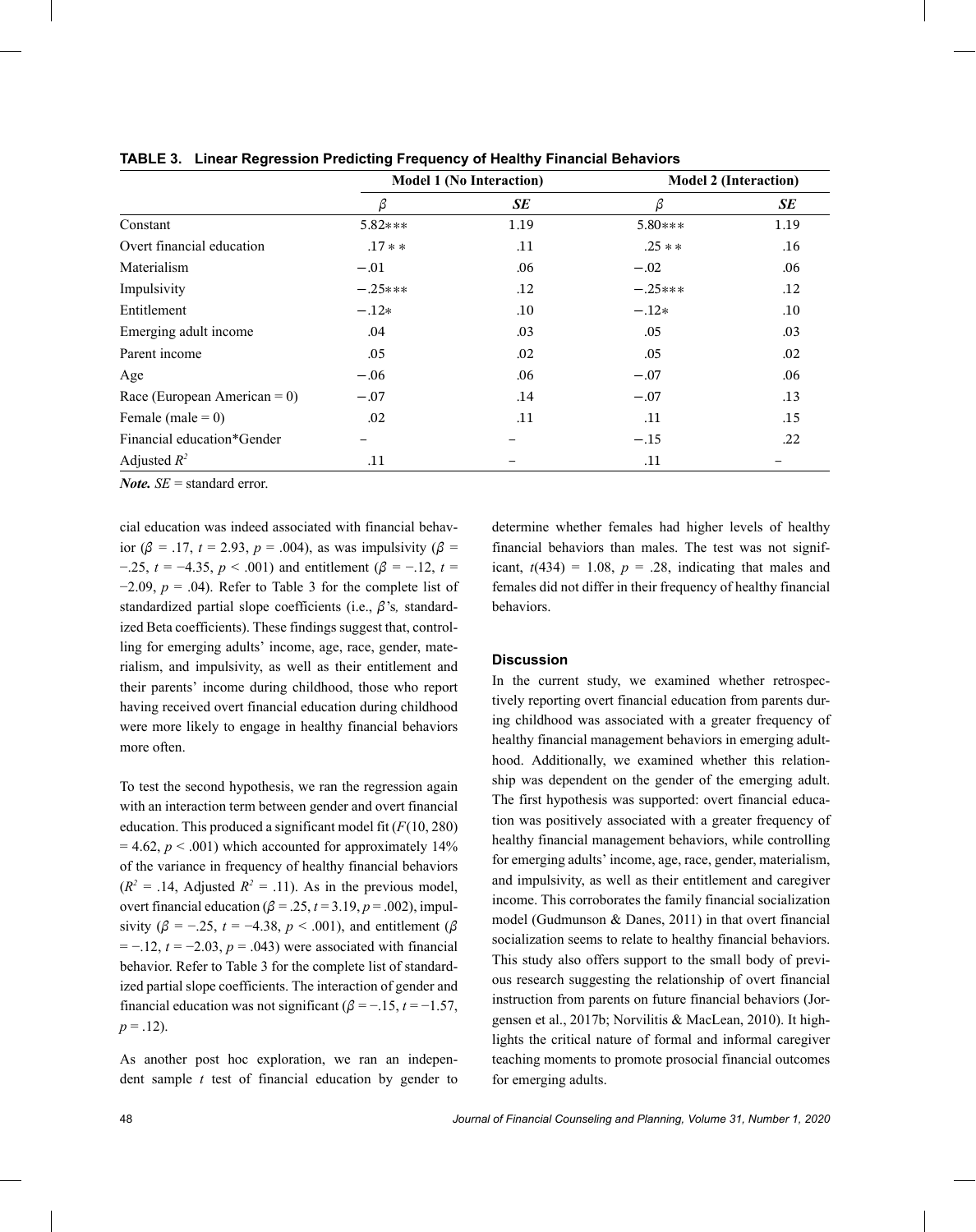However, the second hypothesis that the relationship between overt financial education and frequency of healthy financial management behaviors would be dependent on gender was not supported. This was surprising given that (a) females tend to have fewer financial experiences and opportunities outside the home than their male counterparts (Johnson & Muse, 2017) and (b) previous research has suggested that parents may be more influential to females' financial learning than males' (Jorgensen & Savla, 2010). It is possible that the moderation was not significant because of the outcome variable: financial behaviors. While many studies have found that males have more financial *knowledge* than females (e.g., Chambers et al., 2019; Danes & Brewton, 2014; Fonseca et al., 2012), studies on whether males have better financial *behaviors* have produced mixed results (e.g., Hayhoe, Leach, Turner, Bruin, & Lawrence, 2000; Henry, Weber, & Yarbrough, 2001; Lyons, 2004; Worthy, Jonkman, & Blinn-Pike, 2010). Thus, future research should explore whether gender moderates the association between overt financial education during childhood and financial knowledge in emerging adulthood.

#### *Limitations and Future Research*

There are several limitations to this study. Though our model accounted for some of the variance in our outcome, there is still more work to be done to better understand emerging adults' healthy financial management behaviors. One limitation in our study which may contribute to this was that reports of overt financial education were retrospective and were obtained only from the emerging adults. Future research should use longitudinal designs to obtain more accurate data on overt financial education, and should collect reports from parents as well. Additionally, we were limited by the measures available to us; not all study variables were collected at the same wave. For example, entitlement was not available at wave 10, and there is some evidence that various forms of entitlement may change over time in some individuals (Sessoms, Finney, & Kopp, 2016).

The most severe limitation was the item used to measure overt financial education. Respondents were asked, "How would you describe how finances were communicated in your family? (check all that apply)." One of the available options was "My parents explicitly taught me about finances (e.g., credit cards, debt, budgeting, savings)." The three other options were "My parents usually argued about the finances," "We didn't talk much about finances but we learned (implicitly) from their examples," and "I didn't learn about finances from my parents implicitly or explicitly." The fact that respondents could check any number of boxes and that the four available responses are not mutually exclusive could be skewing the results. Future research should use a clearer measure of overt financial education. The dichotomous question used to explore overt financial education could not fully explore the nuanced differences parents may make in their financial socialization decisions with their children. It is possible that clearer, more nuanced measures would give valuable insights into potential gender moderation of not only overt financial teaching, but also other socialization methods such as modeling (Rosa et al., 2018) and experiential learning (LeBaron et al., 2019). Future measures should also examine financial teaching of specific financial concepts to further research on not just *how* but *what* parents should be teaching their children about finances (LeBaron et al., 2018a). Finally, future research should also explore financial socialization using a systems perspective, such as by investigating the influence of siblings on future financial behaviors.

It is perhaps encouraging that we found no significant moderation between gender and overt financial education on financial behavior. For example, emerging adult gender did not differentially impact associations between overt financial socialization and financial behaviors. However, due to the inconsistent results in the literature regarding gender as a moderator of parental financial education, it is important that future research explore this further, particularly with longitudinal, nationally representative data. Indeed, there is a general lack of exploration of gender as a feature of financial socialization, and we invite researchers to continue examining (a) whether/how males and females are socialized differently in regards to finances, (b) whether/how various financial socialization methods employed and financial topics taught predict differing outcomes for males and females, and (c) whether/how mothers and fathers tend to employ differing financial socialization techniques. For example, it would be interesting to test whether other forms of financial socialization besides explicit teaching (e.g., modeling [Rosa et al., 2018] or experiential learning [LeBaron et al., 2019] are moderated by gender). In a recent study, Agnew, Maras, and Moon (2018) found that, compared to no parent being present, if a female child's mother is present when the child spends her pocket money, the female child is 200% more likely to save some of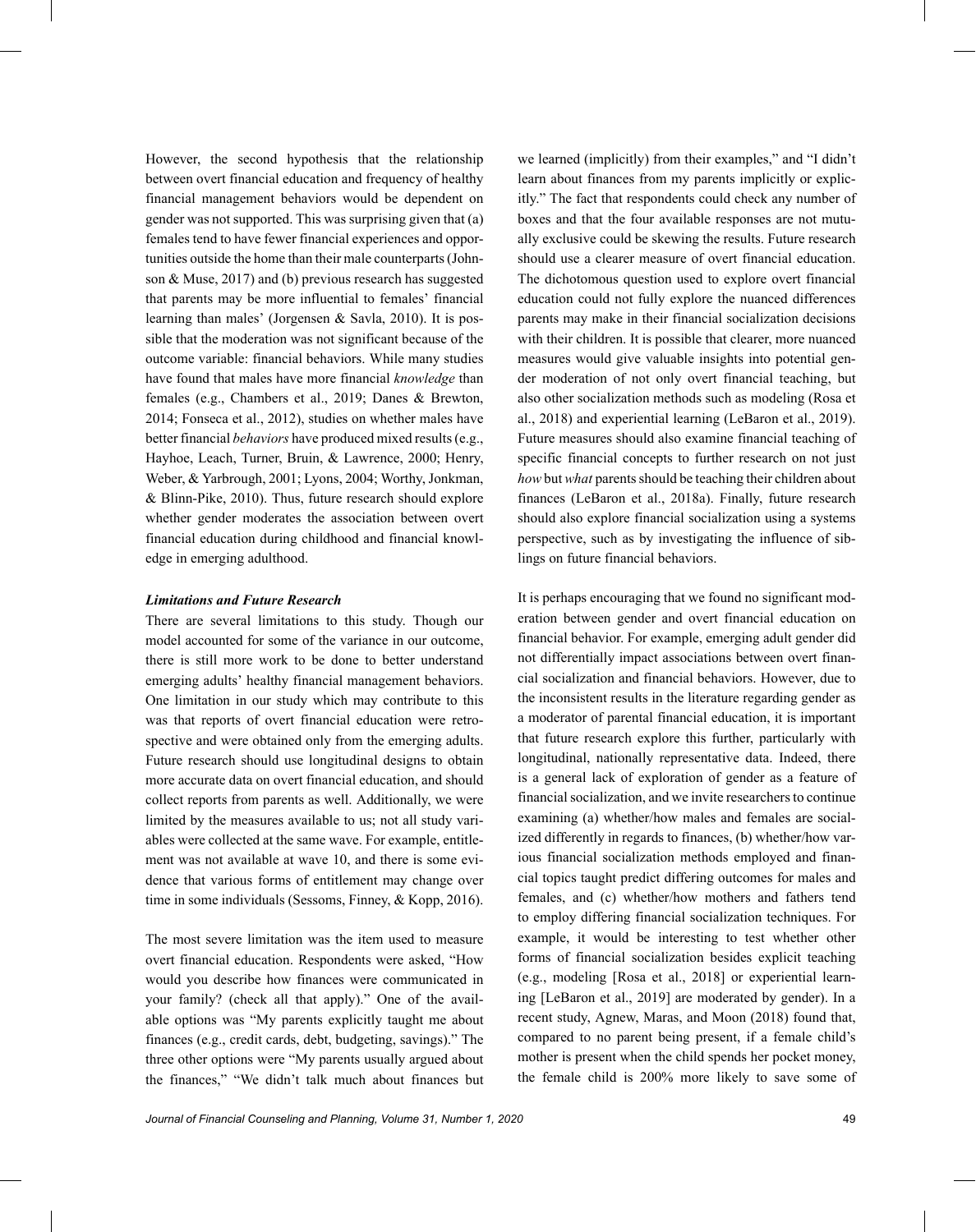her money. This effect was not found for male children. This suggests that parental financial monitoring may be more salient for female children than for male children.

Also, the gendered roles parents take on (e.g., if a father earns money and a mother does not) and the gendered attitudes parents hold may affect how they financially socialize their male and female children (e.g., both parents hold traditional gendered attitudes and assume their daughters will not be earners, therefore they explicitly teach their sons about finances but not their daughters). Parents' gender roles and gender attitudes should be explored in future research as components of financial socialization for males and females. Practitioners who work with parents and families should also be aware of family values and how those values influence any differences in what they teach their male and female children. Practitioners should work with parents so that children of both sexes are getting the financial education they need to be prepared for life on their own.

Future research should also explore the interaction between gender and SES as a feature of financial socialization. Newcomb and Rabow (1999) found that high social class was associated with lower parental expectations for working and saving, less concern from parents about grades and money, less belief in gender equality, less fear of finances, and greater desire for financial dependence, but only for females. However, Agnew and Cameron-Agnew (2015) found that financial socialization gender differences did not vary by socioeconomic status (SES). Future research should investigate further whether and how the role of gender in financial socialization differs by socioeconomic status (SES).

## *Implications*

These findings have implications for financial educators and counselors, family life educators, policymakers, and parents. Previous research has shown that parents are the most influential source on children's financial learning (Pinto et al., 2005; Shim et al., 2010). The findings of the current study suggest that part of parents' influence is due to overt financial teaching, and that this influence extends into emerging adulthood. Thus, it is vital that financial counselors and educators involve parents to the greatest extent possible in teaching young people regarding finances (Hensley, 2015). Financial instruction will be more impactful

(Jorgensen et al., 2017b) as well as personalized based on financial attitudes and values (Jorgensen, Foster, Jensen, & Vieira, 2017a). Additionally, parents can teach children over a long period of time. This repeated instruction over time may be more impactful than a one-and-done financial literacy course (Gudmunson & Danes, 2011). Ideally, financial instruction should occur both at school and at home, with educators and parents communicating and collaborating (Hensley, 2015).

We invite family life educators, extension educators, and financial counselors with expertise in financial education, to encourage parents to overtly teach their children about finances. Financial education courses in secondary and postsecondary institutions could include a unit on how to teach children about finances so students are prepared to teach their own children in appropriate ways. Policymakers could aid in enhancing the financial literacy and capability of parents and in preparing parents to teach their children about finances by incentivizing educators to involve parents in financial education.

Finally, these findings have obvious implications for parents. As parents overtly teach their children about key financial principles, their children will be more prepared to engage in healthy financial behaviors in emerging adulthood. For example, parents could teach their children to divide the money they receive through allowance or earning money into three categories: save, spend, and give. Involving children in the process of family budgeting, based on their age and abilities, could help children understand better where the family's money is spent and how to make decisions regarding competing financial demands. By including children in some financial decisionmaking, children may be more likely to make their toys and clothes last longer and less likely to ask for money as frequently.

#### **References**

- Agnew, S., & Cameron-Agnew, T. (2015). The influence of consumer socialisation in the home on gender differences in financial literacy. *International Journal of Consumer Studies*, *39*(6), 630–638. <https://doi.org/10.1111/ijcs.12179>
- when it is from someone close and trusted, such as parents exploratory study. *International Journal of Consumer* Agnew, S., Maras, P., & Moon, A. (2018). Gender differences in financial socialization in the home—an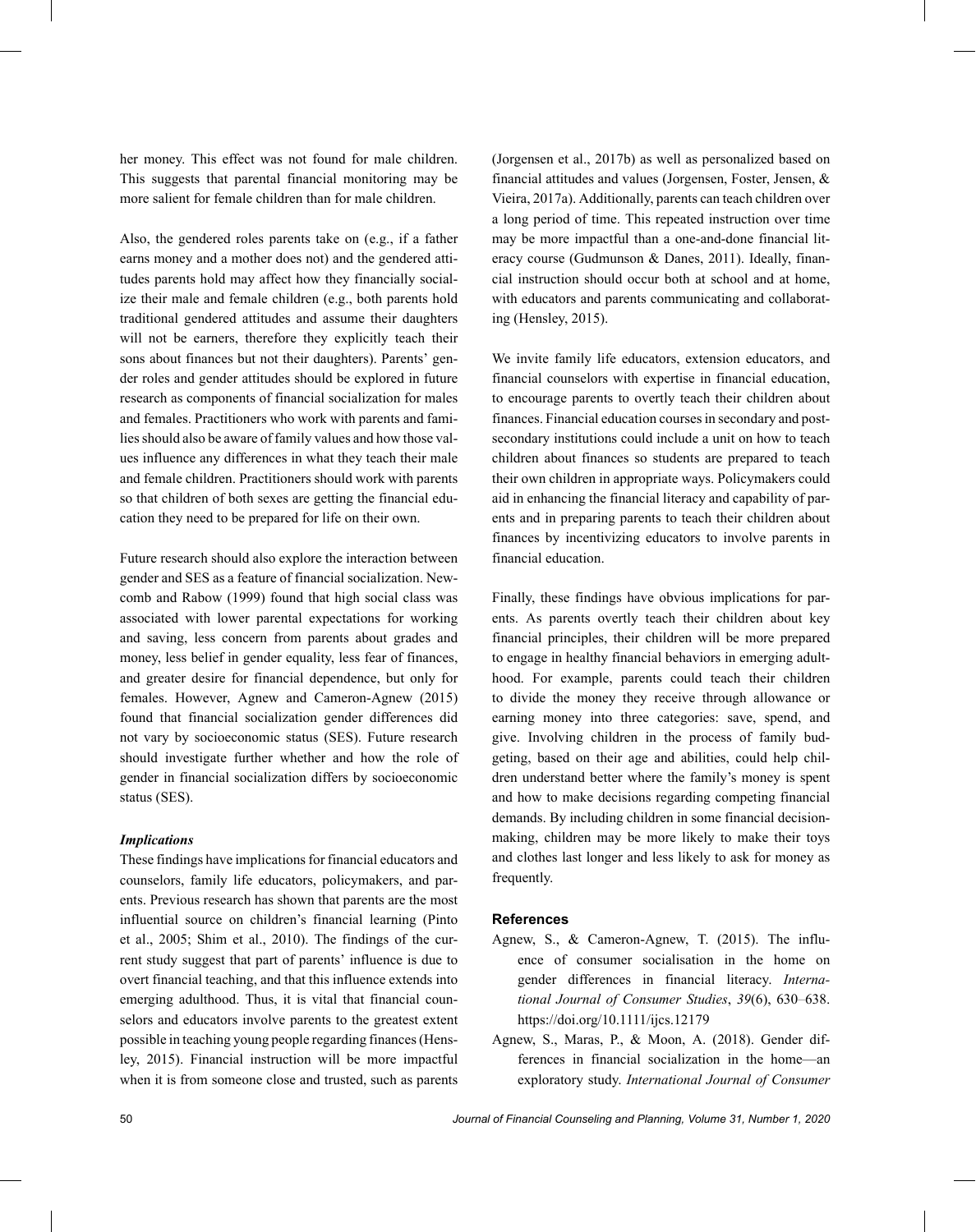*Studies*, *42*(3), 275–282. [https://doi.org/10.1111/ijcs.](https://doi.org/10.1111/ijcs.12415) [12415](https://doi.org/10.1111/ijcs.12415)

- Almenberg, J., & Dreber, A. (2015). Gender, stock market participation and financial literacy. *Economics Letters*, *137*, 140–142. [https://doi.org/](https://doi.org/10.1016/j.econlet.2015.10.009) [10.1016/j.econlet.2015.10.009](https://doi.org/10.1016/j.econlet.2015.10.009)
- Beckman, L. J. (2014). Training in feminist research methodology: Doing research on the margins. *Women & Therapy*, 164–177. [https://doi.org/](https://doi.org/10.1080/02703149.2014.85034737(1%E2%80%932)) [10.1080/02703149.2014.850347 37\(1](https://doi.org/10.1080/02703149.2014.85034737(1%E2%80%932))–2),
- Beutler, I., & Gudmunson, C. (2012). New adolescent money attitude scales: Entitlement and conscientiousness. *Journal of Financial Counseling and Planning*, *23*(2), 18–31.
- Blakemore, J. E. O., Berenbaum, S. A., & Liben, L. S. (2013). *Gender development*. New York, NY: Psychology Press.
- Borden, L. M., Lee, S., Serido, J., & Collins, D. (2008). Changing college students' financial knowledge, attitudes, and behavior through seminar participation. *Journal of Family and Economic Issues*, *29*(1), 23–40. <https://doi.org/10.1007/s10834-007-9087-2>
- Britt, S. L., & Huston, S. J. (2012). The role of money arguments in marriage. *Journal of Family and Economic Issues*, *33*(4), 464–476. [https://doi.org/](https://doi.org/10.1007/s10834-012-9304-5) [10.1007/s10834-012-9304-5](https://doi.org/10.1007/s10834-012-9304-5)
- Carroll, J. S. (2004). *The comprehensive marriage preparation assessment survey (COMPASS)* ©™. Springville, UT: Persona LLC. [copyrighted and patent pending]
- Chambers, R. G., Asarta, C. J., & Farley-Ripple, E. N. (2019). Gender, parental characteristics, and financial knowledge of high school students: Evidence From multicountry data. *Journal of Financial Counseling & Planning*, *30*(1), 97–109. [https://doi.org/10.1891/1052-](https://doi.org/10.1891/1052-3073.30.1.97) [3073.30.1.97](https://doi.org/10.1891/1052-3073.30.1.97)
- Chen, H., & Volpe, R. P. (2002). Gender differences in personal financial literacy among college students. *Financial Services Review*, *11*(3), 289–307.
- Clarke, M., Heaton, M., Israelsen, C., & Eggett, D. (2005). The acquisition of family financial roles and responsibilities. *Family and Consumer Sciences Research Journal*, *33*(4), 321–340. [https://doi.org/10.1177/](https://doi.org/10.1177/1077727x04274117) [1077727x04274117](https://doi.org/10.1177/1077727x04274117)
- Connell, R. W., & Messerschmidt, J. W. (2005). Hegemonic masculinity: Rethinking the concept. *Gender & Society*, *19*(6), 829–859. [https://doi.org/](https://doi.org/10.1177/0891243205278639) [10.1177/0891243205278639](https://doi.org/10.1177/0891243205278639)
- Danes, S. M. (1994). Parental perceptions of children's financial socialization. *Financial Counseling and Planning*, *5*(1), 127–149.
- Danes, S. M., & Brewton, K. E. (2014). The role of learning context in high school students' financial knowledge and behavior acquisition. *Journal of Family and Economic Issues*, *35*(1), 81–94. <https://doi.org/10.1007/s10834-013-9351-6>
- Danes, S. M., & Haberman, H. R. (2007). Teen financial knowledge, self-efficacy, and behavior: A gendered view. *Journal of Financial Counseling and Planning*, *18*(2), 48–60.
- Day, R. D., Coyne, S., Dyer, J., Harper, J., & Walker, L. (2016). *Flourishing families project: Survey of family life* [Data file and code book]. Retrieved from <https://familycenter.byu.edu/Pages/FFP.aspx>
- Deenanath, V., Danes, S. M., & Jang, J. (2019). Purposive and unintentional family financial socialization, subjective financial knowledge, and financial behavior of high school students. *Journal of Financial Counseling & Planning*, *30*(1), 83–96. [https://doi.org/10.1891/1052-](https://doi.org/10.1891/1052-3073.30.1.83) [3073.30.1.83](https://doi.org/10.1891/1052-3073.30.1.83)
- Dew, J. (2007). Two sides of the same coin? The differing roles of assets and consumer debt in marriage. *Journal of Family and Economic Issues*, *28*(1), 89–104. <https://doi.org/10.1007/s10834-006-9051-6>
- Dew, J. (2008). Debt change and marital satisfaction change in recently married couples. *Family Relations*, *57*(1), 60–71. [https://doi.org/10.1111/j.1741-](https://doi.org/10.1111/j.1741-3729.2007.00483.x) [3729.2007.00483.x](https://doi.org/10.1111/j.1741-3729.2007.00483.x)
- Dew, J., & Xiao, J. J. (2011). The financial management behavior scale: Development and validation. *Journal of Financial Counseling and Planning*, *22*(1), 43–59.
- Else-Quest, N. M., & Shibley Hyde, J. (2018). *The psychology of women and gender: Half the human experience* (9th ed.). Los Angeles, CA: Sage.
- FINRA Investor Education Foundation. (2013). *Financial capability in the United States: National Survey*–*EReport of findings from the 2012 National Financial Capability study*. Washington, DC: Author. Retrieved from [http://www.usfinancial](http://www.usfinancialcapability.org/downloads/NFCS_2012_Report_Natl_Findings.pdf) [capability.org/downloads/NFCS\\_2012\\_Report\\_Natl\\_](http://www.usfinancialcapability.org/downloads/NFCS_2012_Report_Natl_Findings.pdf) [Findings.pdf](http://www.usfinancialcapability.org/downloads/NFCS_2012_Report_Natl_Findings.pdf)
- Fonseca, R., Mullen, K. J., Zamarro, G., & Zissimopoulos, J. (2012). What explains the gender gap in financial literacy? The role of household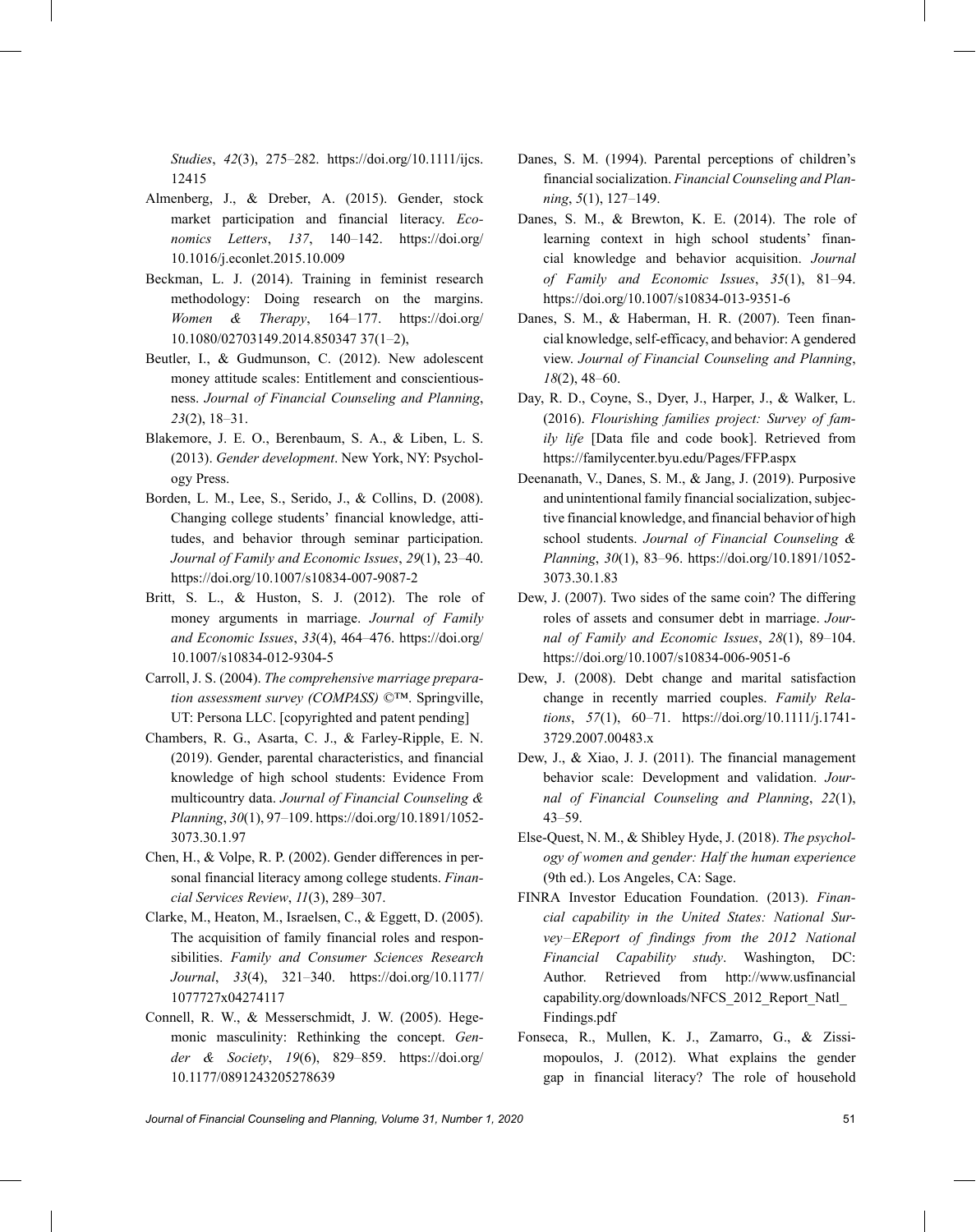decision-making. *Journal of Consumer Affairs*, *46*(1), 90–106. [https://doi.org/10.1111/j.1745-6606.](https://doi.org/10.1111/j.1745-6606.2011.01221.x) [2011.01221.x](https://doi.org/10.1111/j.1745-6606.2011.01221.x)

- Garðarsdóttir, R. B., & Dittmar, H. (2012). The relationship of materialism to debt and financial wellbeing: The case of Iceland's perceived prosperity. *Journal of Economic Psychology*, *33*(3), 471–381. <https://doi.org/10.1016/j.joep.2011.12.008>
- Gati, I., Osipow, S. H., & Givon, M. (1995). Gender differences in career decision making: The content and structure of preferences. *Journal of Counseling Psychology*, *42*(2), 204–216. [https://doi.org/10.1037/0022-](https://doi.org/10.1037/0022-0167.42.2.204) [0167.42.2.204](https://doi.org/10.1037/0022-0167.42.2.204)
- Grinstein-Weiss, M., Spader, J. S., Yeo, Y. H., Key, C. C., & Freeze, E. B. (2012). Loan performance among lowincome households. *Social Work Research*, *36*(4), 257– 270.<https://doi.org/10.1093/swr/svs016>
- Gudmunson, C. G., & Danes, S. M. (2011). Family financial socialization: Theory and critical review. *Journal of Family and Economic Issues*, *32*(4), 644–667. <https://doi.org/10.1007/s10834-011-9275-y>
- Hayhoe, C. R., Leach, L. J., Turner, P. R., Bruin, M. J., & Lawrence, F. C. (2000). Differences in spending habits and credit use of college students. *Journal of Consumer Affairs*, *34*(1), 113–133. [https://doi.org/10.1111/j.1745-](https://doi.org/10.1111/j.1745-6606.2000.tb00087.x) [6606.2000.tb00087.x](https://doi.org/10.1111/j.1745-6606.2000.tb00087.x)
- Henry, R. A., Weber, J. G., & Yarbrough, D. (2001). Money management practices of college students. *College Student Journal*, *35*(2), 244–249.
- Hensley, B. J. (2015). Enhancing links between research and practice to improve consumer financial education and well-being. *Journal of Financial Counseling and Planning*, *26*(1), 94–101. [https://doi.org/10.1891/1052-](https://doi.org/10.1891/1052-3073.26.1.94) [3073.26.1.94](https://doi.org/10.1891/1052-3073.26.1.94)
- Hibbert, J. R., Beutler, I. F., & Martin, T. (2004). Financial prudence and next generation financial strain. *Journal of Financial Counseling and Planning*, *15*(2), 51–59.
- Hira, T. K. (2012). Promoting sustainable financial behaviour: Implications for education and research. *International Journal of Consumer Studies*, *36*(5), 502– 507.<https://doi.org/10.1111/j.1470-6431.2012.01115.x>
- Johnson, I. Y., & Muse, W. B. (2017). Choice of academic major at a public research university: The role of gender and self-efficacy. *Research in Higher Education*, *58*(4), 365–394.<https://doi.org/10.1007/s11162-016-9431-1>
- Jorgensen, B. L., Foster, D., Jensen, J. F., & Vieira, E. (2017a). Financial attitudes and responsible spending

behavior of emerging adults: Does geographic location matter? *Journal of Family and Economic Issues*, *38*(1), 70–83.<https://doi.org/10.1007/s10834-016-9512-5>

- Jorgensen, B. L., Rappleyea, D. L., Schweichler, J. T., Fang, X., & Moran, M. E. (2017b). The financial behavior of emerging adults: A family financial socialization approach. *Journal of Family and Economic Issues*, *38*(1), 57–69. [https://doi.org/10.1007/s10834-](https://doi.org/10.1007/s10834-015-9481-0) [015-9481-0](https://doi.org/10.1007/s10834-015-9481-0)
- Jorgensen, B. L., & Savla, J. (2010). Financial literacy of young adults: The importance of parental socialization. *Family Relations*, *59*(4), 465–478. <https://doi.org/10.1111/j.1741-3729.2010.00616.x>
- Kan, M. Y., & Laurie, H. (2014). Changing patterns in the allocation of savings, investments and debts within couple relationships. *The Sociological Review*, *62*(2), 335–358. [https://doi.org/10.1111/1467-954X.](https://doi.org/10.1111/1467-954X.12120) [12120](https://doi.org/10.1111/1467-954X.12120)
- Kim, J., & Chatterjee, S. (2013). Childhood financial socialization and young adults' financial management. *Journal of Financial Counseling and Planning*, *24*(1), 61– 79.
- LeBaron, A. B., Hill, E. J., Rosa, C. M., & Marks, L. D. (2018a). Whats and hows of family financial socialization: Retrospective reports of Millennials and their parents and grandparents. *Family Relations*, *67*(4), 497– 509.<https://doi.org/10.1111/fare.12335>
- LeBaron, A. B., Hill, E. J., Rosa, C. M., Spencer, T. J., Marks, L. D., & Powell, J. T. (2018b). I wish: Multi-generational regrets and reflections on teaching children about money. *Journal of Family and Economic Issues*, *39*(2), 220–232. [https://doi.org/10.1007/](https://doi.org/10.1007/s10834-017-9556-1) [s10834-017-9556-1](https://doi.org/10.1007/s10834-017-9556-1)
- LeBaron, A. B., Marks, L. D., Rosa, C. M., Marks, L. D., & Hill, E. J. (2020). Can we talk about money? Financial socialization through parent-child financial discussion. *Emerging Adulthood*. [https://doi:10.1177/](https://doi:10.1177/2167696820902673) [2167696820902673](https://doi:10.1177/2167696820902673)
- LeBaron, A. B., Rosa-Holyoak, C. M., Bryce, L. A., Hill, E. J., & Marks, L. D. (2018c). Teaching children about money: Prospective parenting ideas from undergraduate students. *Journal of Financial Counseling and Planning*, *29*(2), 259–271. [https://doi.org/](https://doi.org/10.1891/1052-3073.29.2.259) [10.1891/1052-3073.29.2.259](https://doi.org/10.1891/1052-3073.29.2.259)
- LeBaron, A. B., Runyan, S., Jorgensen, B. L., Marks, L. D., Li, X., & Hill, E. J. (2019). Practice makes perfect: Experiential learning as a method for financial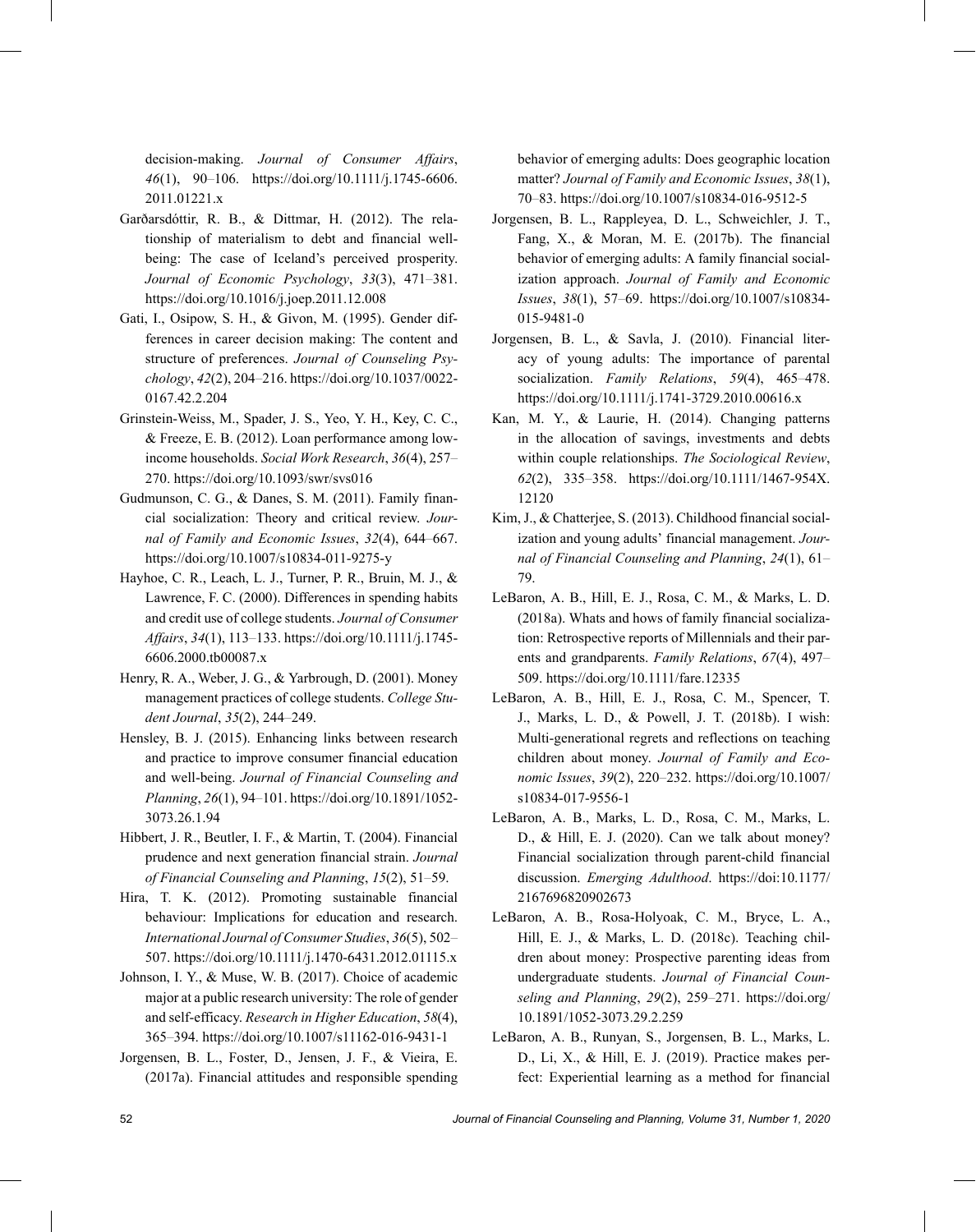socialization. *Journal of Family Issues*, *40*(4), 435–463. <https://doi.org/10.1177/0192513X18812917>

- Lusardi, A., & Mitchell, O. S. (2008). Planning and financial literacy: How do women fare? (No. w13750). *National Bureau of Economic Research*. Retrieved from [http://](http://www.nber.org/papers/w13750) [www.nber.org/papers/w13750](http://www.nber.org/papers/w13750)
- Lusardi, A., Mitchell, O. S., & Curto, V. (2010). Financial literacy among the young. *Journal of Consumer Affairs*, *44*(2), 358–380. [https://doi.org/10.1111/j.1745-](https://doi.org/10.1111/j.1745-6606.2010.01173.x) [6606.2010.01173.x](https://doi.org/10.1111/j.1745-6606.2010.01173.x)
- Lyons, A. C. (2004). A profile of financially at-risk college students. *Journal of Consumer Affairs*, *38*, 56–80. <https://doi.org/10.1111/j.1745-6606.2004.tb00465.x>
- Meisenbach, R. J. (2010). The female breadwinner: Phenomenological experience and gendered identity in work/family spaces. *Sex Roles*, *62*(1–2), 2–19. <https://doi.org/10.1007/s11199-009-9714-5>
- Newcomb, M. D., & Rabow, J. (1999). Gender, socialization, and money. *Journal of Applied Social Psychology*, *29*(4), 852–869. [https://doi.org/10.1111/j.1559-](https://doi.org/10.1111/j.1559-1816.1999.tb02029.x) [1816.1999.tb02029.x](https://doi.org/10.1111/j.1559-1816.1999.tb02029.x)
- Norvilitis, J. M., & MacLean, M. G. (2010). The role of parents in college students' financial behaviors and attitudes. *Journal of Economic Psychology*, *31*(1), 55–63. <https://doi.org/10.1016/j.joep.2009.10.003>
- Novak, S. P., & Clayton, R. R. (2001). The influence of school environment and self-regulation on transitions between stages of cigarette smoking: A multilevel analysis. *Health Psychology*, *20*, 196–207. <https://doi.org/10.1037/0278-6133.20.3.196>
- Nye, P., & Hillyard, C. (2013). Personal financial behavior: The influence of quantitative literacy and material values. *Numeracy*, *6*(1), 3. [https://doi.org/10.5038/1936-](https://doi.org/10.5038/1936-4660.6.1.3) [4660.6.1.3](https://doi.org/10.5038/1936-4660.6.1.3)
- Pahl, J. (1995). His money, her money: Recent research on financial organisation in marriage. *Journal of Economic Psychology*, *16*(3), 361–376. [https://doi.org/10.1016/0167-4870\(95\)00015-G](https://doi.org/10.1016/0167-4870(95)00015-G)
- Pinto, M. B., Parente, D. H., & Mansfield, P. M. (2005). Information learned from socialization agents: Its relationship to credit card use. *Family and Consumer Sciences Research Journal*, *33*(4), 357–367. <https://doi.org/10.1177/1077727X04274113>
- Rodman, H. (1972). Marital power and the theory of resources in cultural context. *Journal of Comparative Family Studies*, *3*(1), 50–69. [https://doi.org/](https://doi.org/10.3138/jcfs.3.1.50) [10.3138/jcfs.3.1.50](https://doi.org/10.3138/jcfs.3.1.50)
- Rosa, C. M., Marks, L. D., LeBaron, A. B., & Hill, E. J. (2018). Multigenerational modeling of money management. *Journal of Financial Therapy*, *9*(2), 54–74. <https://doi.org/10.4148/1944-9771.1164>
- Sapienza, P., Zingales, L., & Maestripieri, D. (2009). Gender differences in financial risk aversion and career choices are affected by testosterone. *PNAS Proceedings of the National Academy of Sciences of the United States of America*, *106*(36), 15268–15273. <https://doi.org/10.1073/pnas.0907352106>
- Sessoms, J., Finney, S. J., & Kopp, J. P. (2016). Does the measurement or magnitude of academic entitlement change over time? *Measurement and Evaluation in Counseling and Development*, *49*(3), 243–257. <https://doi.org/10.1177/0748175615625755>
- Shim, S., Barber, B. L., Card, N. A., Xiao, J. J., & Serido, J. (2010). Financial socialization of first-year college students. *Journal of Youth and Adolescence*, *39*(12), 1457– 1470.<https://doi.org/10.1007/s10964-009-9432-x>
- Smith, J. P., McArdle, J. J., & Willis, R. (2010). Financial decision-making and cognition in a family context. *The Economic Journal*, *120*(548), F363–F380. <https://doi.org/10.1111/j.1468-0297.2010.02394.x>
- Wang, M.-T., & Degol, J. (2013). Motivational pathways to STEM career choices: Using expectancy– Value perspective to understand individual and gender differences in STEM fields. *Developmental Review*, *33*(4), 304–340. [https://doi.org/10.1016/](https://doi.org/10.1016/j.dr.2013.08.001) [j.dr.2013.08.001](https://doi.org/10.1016/j.dr.2013.08.001)
- Watson, J. J. (2003). The relationship of materialism to spending tendencies, saving, and debt. *Journal of Economic Psychology*, *24*(6), 723–739. [https://doi.org/](https://doi.org/10.1016/j.joep.2003.06.001) [10.1016/j.joep.2003.06.001](https://doi.org/10.1016/j.joep.2003.06.001)
- Webley, P., & Nyhus, E. K. (2006). Parents' influence on children's future orientation and saving. *Journal of Economic Psychology*, *27*(1), 140–164. <https://doi.org/10.1016/j.joep.2005.06.016>
- Worthy, S. L., Jonkman, J., & Blinn-Pike, L. (2010). Sensation-seeking, risk-taking, and problematic financial behaviors of college students. *Journal of Family and Economic Issues*, *31*(2), 161–170. [https://doi.org/](https://doi.org/10.1007/s10834-010-9183-6) [10.1007/s10834-010-9183-6](https://doi.org/10.1007/s10834-010-9183-6)
- Xiao, J. J., Chatterjee, S., & Kim, J. (2014). Factors associated with financial independence of young adults. *International Journal of Consumer Studies*, *38*(4), 394–403. <https://doi.org/10.1111/ijcs.12106>